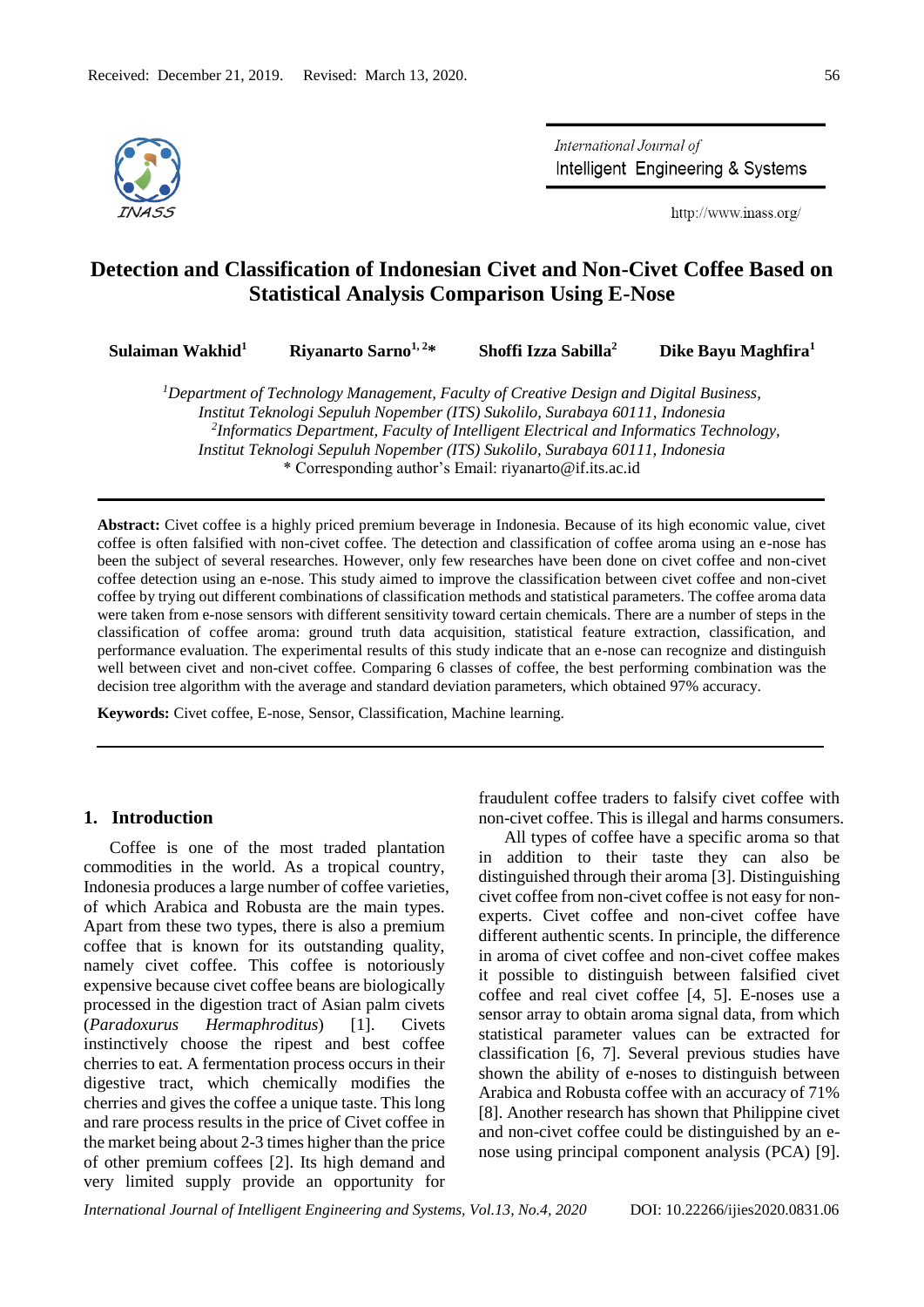Hence, an e-nose (electronic nose) is expected to be able to detect falsification of civet coffee.

The purpose of the present research was to improve the classification between civet coffee and non-civet coffee using an e-nose device. Civet and non-civet coffee data from 3 different regions in Indonesia, i.e. Aceh, Arjuno Malang, and Bengkulu, were used. Thus, there was a total of 6 classes, i.e. Aceh civet coffee (LA), Aceh non-civet coffee (NLA), Arjuno civet coffee (LAR), Arjuno non-civet coffee (NLAR), Bengkulu civet coffee (LB) and Bengkulu non-civet coffee (NLB). The use of 6 classes aimed to improve upon a previous research on the classification of coffee using an e-nose, which used only 2 classes [8].

A comparative analysis was conducted between several classification methods using different statistical parameters to find the best combination for the classification of civet and non-civet coffee. The following statistical parameters were used: average, standard deviation, minimum and maximum value. The values of the statistical parameters were obtained from the stationary signal data generated by the enose device from the aroma of coffee samples. The statistical parameters were classified using four different supervised learning methods, i.e. logistic regression, support vector machine (SVM), decision tree, and naïve Bayes. The classification results were evaluated using k-fold validation [10] along with a confusion matrix to obtain precision, accuracy, and f-1 score.

This paper is organized into the following sections: Section 1 and 2 explain the background of the research topic and previous works related to it. Section 3 gives a detailed description of the methods used in the experiment. Section 4 describes the results of the experiment. Section 5 evaluates the results and performance of the methods. Finally, the last section provides the conclusion of this work.

# **2. Related literature**

Several previous studies related to the classification of coffee aroma using an e-nose have been conducted with various objectives and using various methods. One research compared the sensory assessment of a panel and an e-nose in recognizing and measuring the aroma of different varieties of coffee [11]. This study used Temporal Dominance of Sensations (TDS) for 15 sensory panel techniques. The data received by the e-nose were reduced and converted to 2-dimensional form using principal component analysis. The results showed similarities between the assessments made by humans and by the e-nose device in recognizing seven coffee varieties.

The aromas of Robusta and Arabica coffee have previously been classified using an e-nose [8]. In this study, an Arduino development board was used along with an MQ 135 gas sensor circuit to detect the aroma of ground coffee. The aroma of coffee was converted by the Arduino to a digital signal. Classification of the aromas of Robusta and Arabica was done using support vector machine (SVM) and the Perceptron method. Evaluation of the research results showed that the SVM method had 71% accuracy while Perceptron had 57% accuracy.

Monitoring of the coffee roasting process has been done in another study [12] using an e-nose device with a gas sensor array that was integrated in a mini-batch coffee roaster. This device captured data on the humidity, the temperature, and the aroma of the coffee. The experiment showed that the gas sensor could capture the coffee aroma pattern, which was then analyzed using PCA. However, the PCA scatter results did not produce a discernible pattern so that the distinction between light, medium, and dark (LMD) as a result of coffee roasting could not be made.

Another study classified 7 Chinese Robusta coffee cultivars prepared with different levels of roasting [13]. This study used an e-nose and an etongue to obtain the characteristics of each variety. Coffee data were taken from 126 samples of roasted coffee beans distributed in Hainan province, China. The classification methods used were PCA, Knearest neighbor analysis (KNN), partial least squares discriminant analysis (PLS-DA), and artificial neural back-propagation (BP-ANN). The analysis showed that the results of BP-ANN using PLSR regression were better than those from the other methods, with a 94.0% recognition rate.

Research on the aroma of civet coffee has been carried out using an e-nose combined with gas chromatography mass spectrometry (GCMS). The research used 4 brands of civet coffee, both of the Arabica and the Robusta variety, originating from the Philippines. The sensor configuration used was a series of metal oxide (MOX) sensors. Using PCA and cluster analysis a grouping was made between civet and non-civet coffee. The clusters of civet and noncivet coffee samples confirmed that the characteristic aroma is an important indicator in recognizing coffee varieties [9].

In addition to the comparison of classification methods, the present study also focused on a comparison of the effects of using different statistical parameters. Some other studies that used e-noses utilized statistical parameters to classify the signal data, for example, a research on the detection of diabetes through the analysis of gases produced by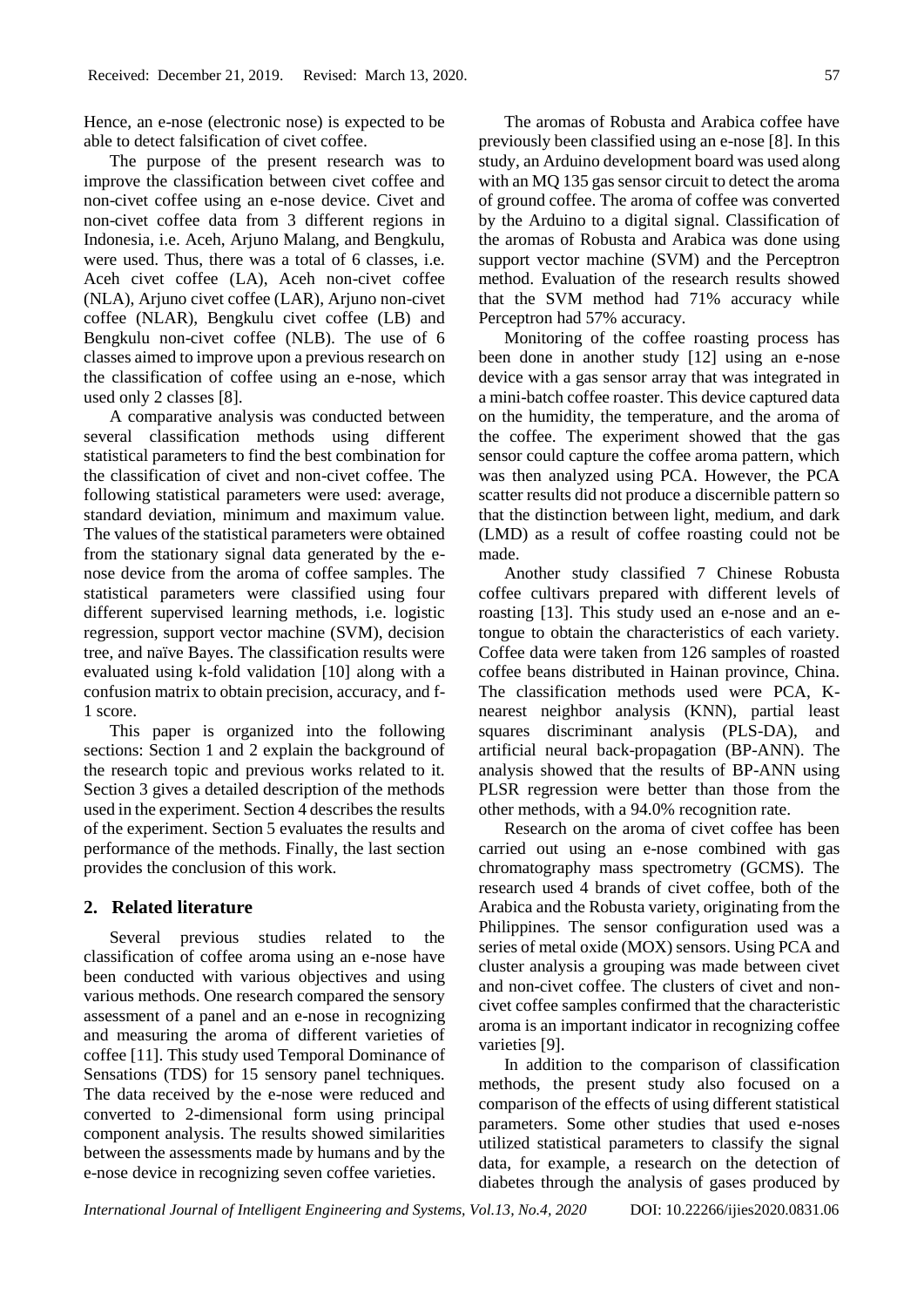human breath [14]. A study on the use of an e-nose to predict methane gas on chili utilized the following statistical parameters: average, standard deviation, kurtosis, and skewness [15]. The statistical parameters used in this study were: average, standard deviation, minimum, and maximum value. The statistical parameters were obtained from the response over time of a stationary gas signal.

#### **3. Proposed methods**

This study aimed to analyze the classification performance of civet and non-civet coffee aroma using an e-nose device. To get the best classification accuracy, a comparison was made between the performance of different combinations of classification methods and statistical parameters. A scheme of the classification system used in this study is shown in Fig. 1.

Raw data were obtained from the sensor array in the e-nose device. The raw data were in the form of digital signals, which were extracted to obtain the statistical parameter values. To get predictive results, the data were entered into several classification algorithms. The classification results were evaluated to determine the accuracy and performance of the methods and parameters used. This process was repeated using different combinations of classification methods and statistical parameters to get the best performing combination.



Figure. 1 System scheme to get the best classification method

#### **3.1 Statistics feature extraction**

The concentration of gases contained in the aroma of coffee is a stationary signal that is captured by the sensor array of the e-nose. From the stationary signal, the statistical parameters can be obtained [14]. In this study, four statistical parameters were used: average, standard deviation, maximum, and minimum value.

To get the average, the signal frequency of each sample is summed and divided by the amount of sample data taken (*n*), as expressed in Eq. (1).

$$
Average\left(\bar{x}\right) = \frac{1}{n} \left(\sum_{i=1}^{n} x_i\right) \tag{1}
$$

The get the standard deviation, the distribution of the signal frequency data from the sample is determined. If the value of  $\sigma$  is high, then the values of the data spread from the middle value of  $\bar{x}$ . The standard deviation is given by Eq. (2).

Standard Deviation (
$$
\sigma
$$
) =  $\sqrt{\frac{\sum_{i=1}^{n}(xi-\mu)^2}{n-1}}$  (2)

The maximum parameter value is the highest value of the data distribution while the minimum parameter value is the lowest value, as expressed in Eq. (3) and Eq. (4).

$$
Maximum = max(x_i) \tag{3}
$$

$$
Minimum = min(xi) \t(4)
$$

The statistical parameter values were calculated for each sensor, as shown in Fig. 2. Because 4 gas sensors were used, 16 statistical parameters were obtained.

# **3.2 Classification method**

This study conducted a comparison of four methods to classify between civet and non-civet coffee, i.e. logistic regression, support vector machine, decision tree classifier (DTC), and naïve Bayes. Logistic regression is a method that classifies data items into categories, where the target is a binary number [16]. This binary number contains data that are classified as 1 or 0, yes or no, true or false. In the case of this study, the binary number refers to coffee aroma classified as civet coffee or non-civet coffee.

| Avg | Std                         | Max | Min |             |  |
|-----|-----------------------------|-----|-----|-------------|--|
|     | $D$   MQ2   MQ2   MQ2   MQ2 |     |     | $MO4$   MO4 |  |

Figure. 2 Statistical parameter attributes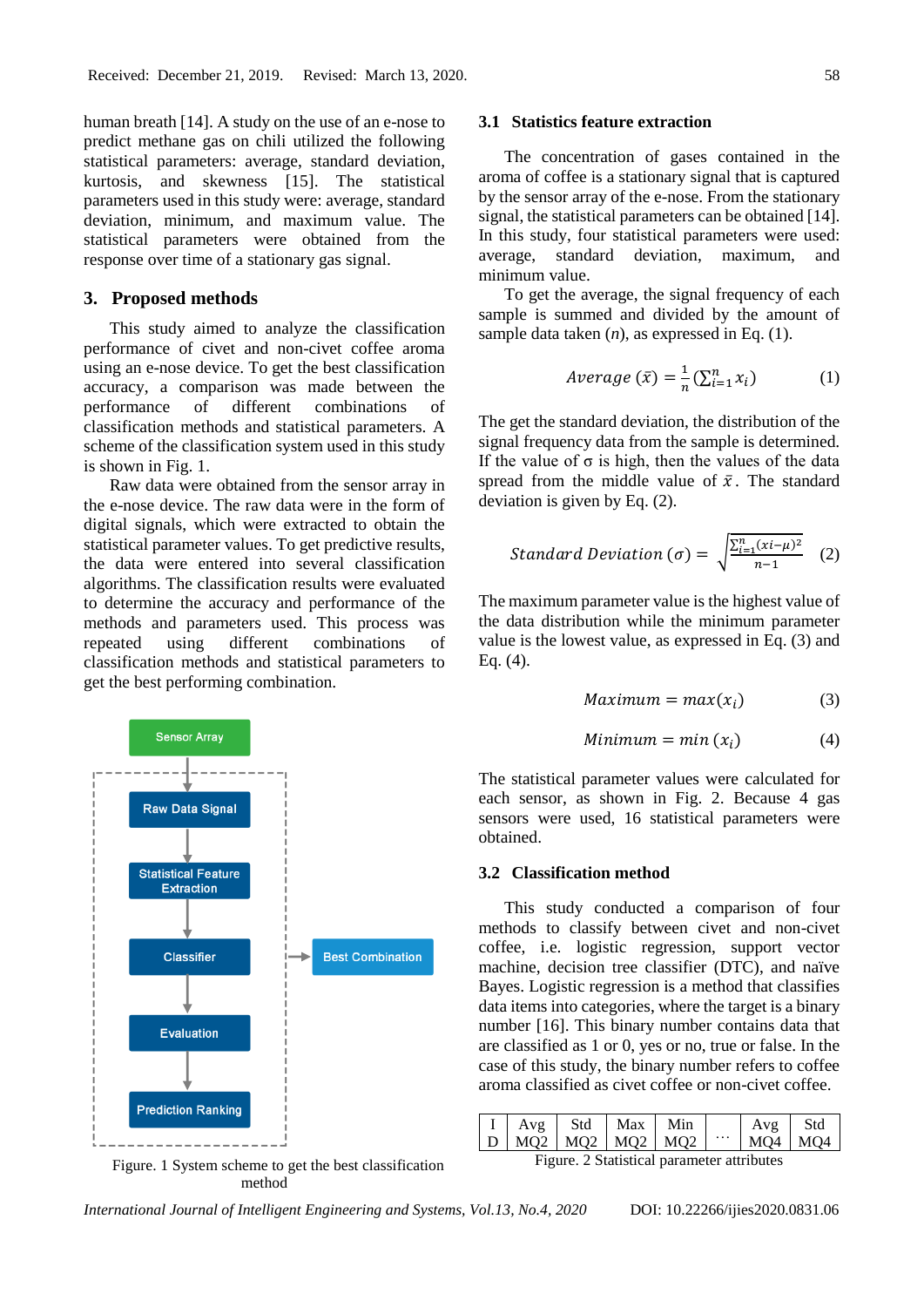

Figure. 3 Linear and logistic regression curve

Simple logistic regression is a nonlinear transformation of linear regression that has an Sshaped distribution function, as shown in Fig. 3. The formula of a logistic regression can be as follows in Eq. (5).

$$
\sigma(x) = \frac{1}{1 + exp^{-(x)}}\tag{5}
$$

The purpose of the logistic regression in this study was to find the best model to describe the relationship between dichotomous characteristics (dependent variable) and a set of independent variables (predictor or explanatory).

Support vector machine is a supervised learning algorithm that analyzes data and recognizes patterns, which can be used for classification and regression analysis [17-19]. SVM was first designed for binary classification. Given a training set  $T = \{(x_i, y_i)_N\},\$ where  $y_i \in \{+1, -1\}$ , the goal of binary classification is to identify a hyperplane, an affine subspace of dimension  $N - 1$ , such that this hyperplane can divide the space into two halves with respect to the inputs of two distinct classes. In this case the hyperplane divides the civet and non-civet classes. The best hyperplane is located in between the two data sets that represent the two classes, as shown in Fig. 4.



Figure. 4 SVM dataset representation and margin

The margin between the two classes can be calculated by finding the distance between the two supporting hyperplanes of both classes [20]. The margin is calculated by Eq. (6).

$$
\left(\frac{w}{\|w\|}(x_1 - x_2)\right) = \frac{2}{\|w\|} \tag{6}
$$

Decision tree classifier (DTC) is another machine learning technique, which works with recursive partitioning of datasets to achieve a homogeneous classification of the target variables. This algorithm works at the moment of each separation to reduce the entropy of the target variable in the dataset. The entropy can be obtained by Eq. (7).

$$
E(S) = \sum_{i=1}^{n} -p_i \log_2 p_i \tag{7}
$$

Hence, it can be generated by choosing the optimal separation of several independent variables. The main advantage of this method is that it is not computationally expensive, does not make assumptions about the distribution of environmental and strong variables for missing data and excessive environmental variables [21, 22].

The naïve Bayes classifier is a simple classification method developed by Thomas Bayes to predict future probabilities based on past experience. It works by calculating a set of probabilities by adding up the frequency and combination of values from a given dataset. The Bayes theorem assumes that all attributes are independent, or not interdependent, given by value in class variables. Simply put, if there are two separate events, in this case  $x$  and  $h$ , then the Bayes theorem is as formulated as Eq. (8).

$$
P(h_j|x) = \frac{p(x|h_j)}{p(x)} p(h_j)
$$
 (8)

This classifier consolidates the presence or absence of certain features that are not relevant to the current situation. Naïve Bayes is a supervised learning algorithm, so classification requires training data to be able to predict and detect attributes [23, 24].

# **4. Results and discussion**

# **4.1 Data acquisition**

The e-nose device used in this study was designed using an Arduino Mega 256 board with MQ series sensors. The testing room was a container with air circulation to break down the aroma of the coffee.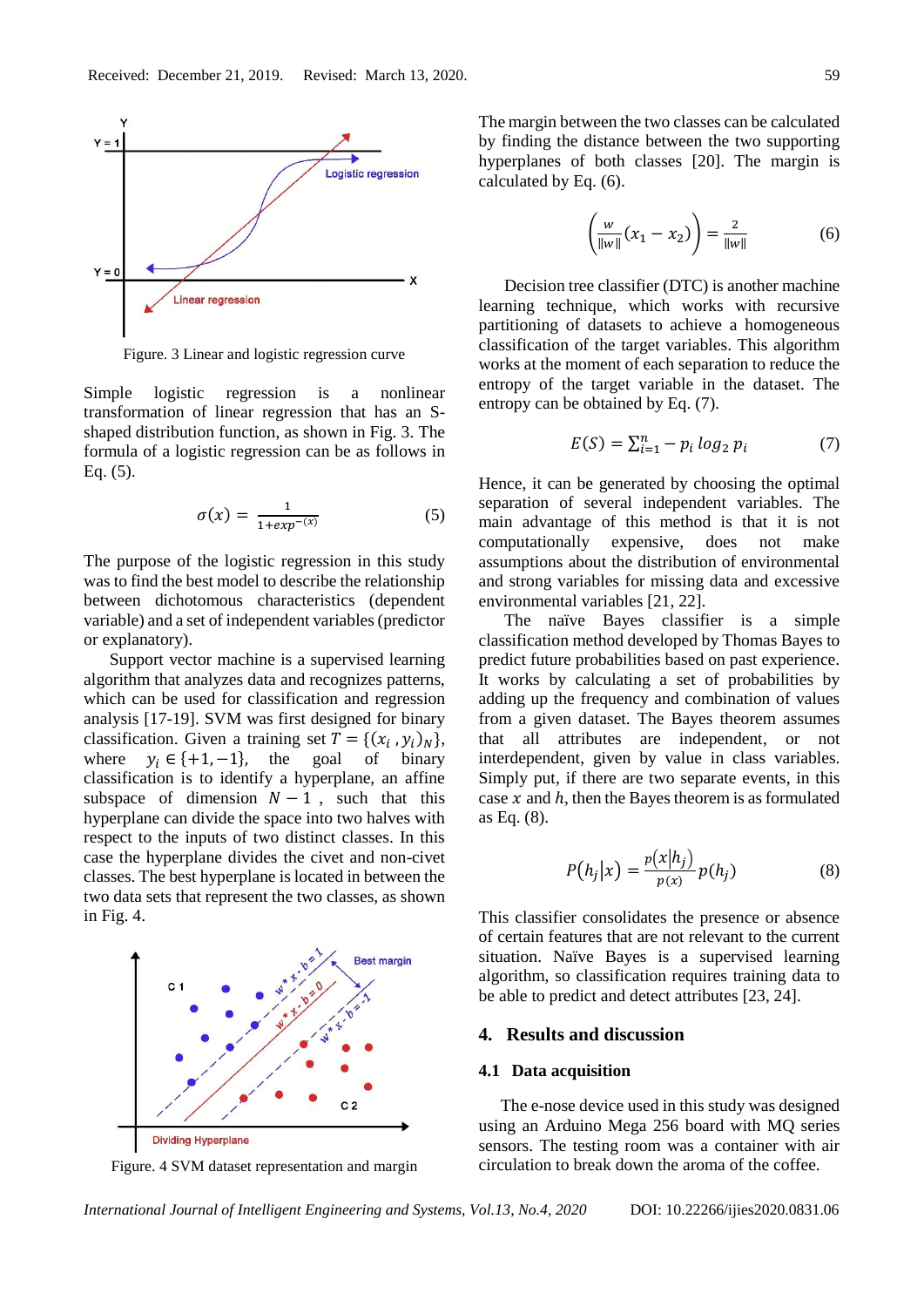

Figure. 5 E-Nose system design for data acquisition

Table 1. Sensors and measured gas contents used in the enose system

| nose s vstem  |                                                        |  |  |  |
|---------------|--------------------------------------------------------|--|--|--|
| <b>Sensor</b> | <b>Measured Gas Contents</b>                           |  |  |  |
| MQ-135        | Carbon dioxide                                         |  |  |  |
| $MO-2$        | Methane, propane, LPG, i-butane,<br>alcohol, H2, smoke |  |  |  |
| $MO-3$        | CO, benzene, alcohol, methane,<br>hexane, LPG          |  |  |  |
| MQ-4          | Natural gas, methane                                   |  |  |  |
| $MO-7$        |                                                        |  |  |  |
|               |                                                        |  |  |  |

The gas was captured by the sensor array to be processed by the Arduino into a digital signal. The results of the digital signal produced 5 outputs originating from each sensor, as shown in Fig. 5. Each sensor had different sensitivity specifications [25] as shown in Table 1.

This study used two types of coffee, i.e. civet Arabica coffee and original Arabica coffee. Each type of coffee was taken from three different regions in Indonesia, namely Aceh, Arjuno Malang, and Bengkulu. The coffee used was ground coffee with an ideal grinding level from rough to medium. Data were collected 50 times for each type of coffee. Temperature data collection was carried out at room temperature (between 20° C and 25° C). Each take was carried out for 15 minutes with a weight of 15 grams of coffee.

The coffee samples consisted of two types, originating from three different regions, The following categorization was made to facilitate classification: the Aceh Arabica Coffee was divided into 2 class categories, called Aceh civet coffee (LA) and Aceh non-civet coffee (NLA); the Arjuno Malang Arabica coffee was divided into 2 class categories, called Arjuno civet coffee (LAR) and Arjuno non-civet coffee (NLAR); the Bengkulu Arabica coffee was divided into 2 class categories, called Bengkulu civet coffee (LB) and Bengkulu noncivet coffee (NLB). Hence, a total of 6 classes was used in this study.

Aroma detection was done using an e-nose device by placing 15 grams of ground coffee into the sensor



Figure. 7 Result of raw signal NLA

chamber of the e-nose device. The coffee aroma that came out was the input for the sensors (MQ-135, MQ-2, MQ-3, MQ-4, and MQ-7) which transmitted their signals to the Arduino microcontroller. The microcontroller converted the analog input signals to digital signals. Fig. 6 and Fig. 7 illustrate the frequency of the raw data signals from the LA and NLA classes. Each class had a set of 50 data so that there was a total of 600 samples from all classes used in this study.

## **4.2 Feature extraction of statistical parameters**

The sampling results from the six coffee categories produced data in the form of frequency distributions. The signal distribution was normalized to the level of the signal value. Averaging was done by using the following statistical parameters: average, standard deviation, minimum, and maximum. Calculations were performed on each column referring to the sensor name on the e-nose device, as shown in Table 2.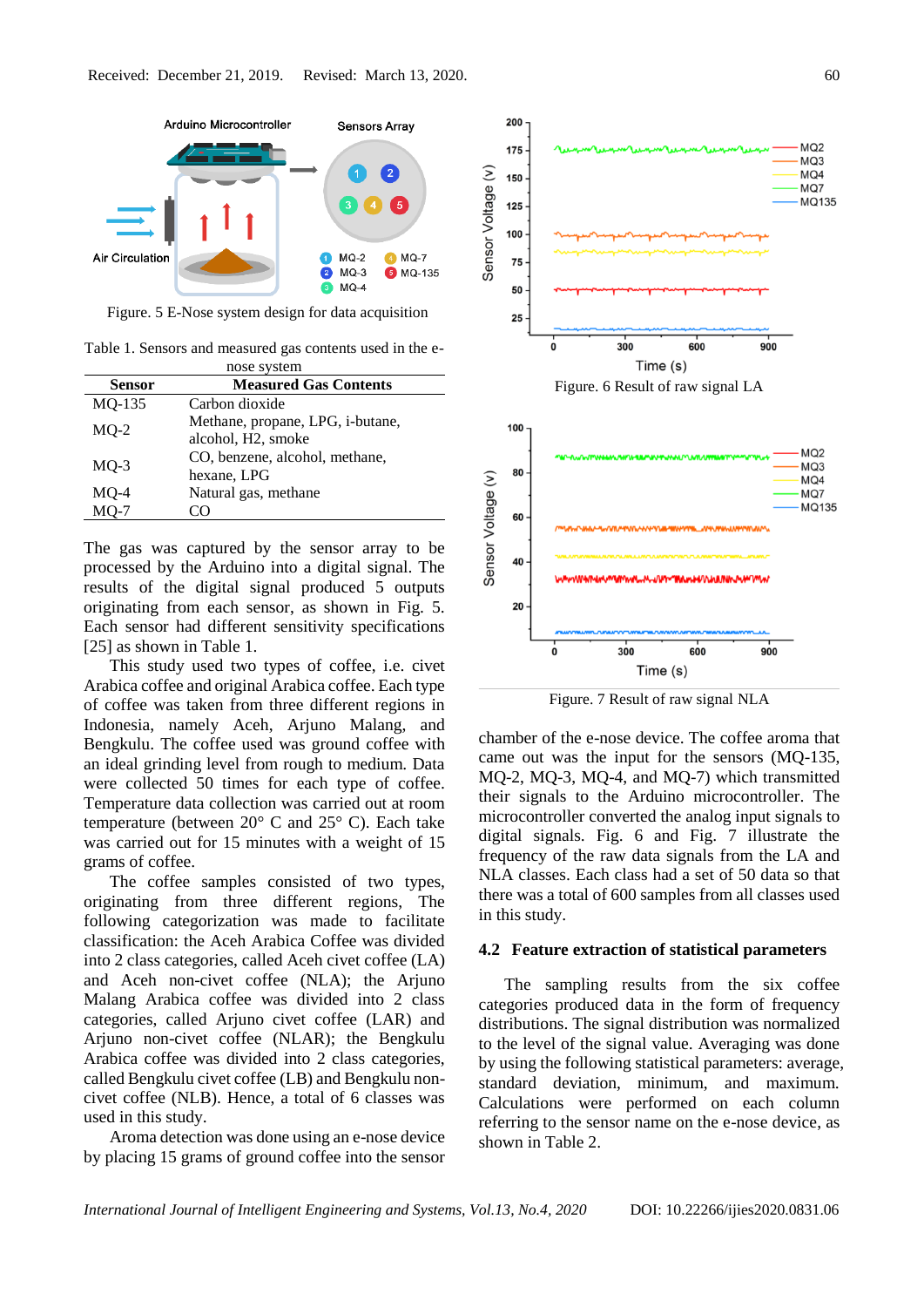|                |              | <b>Sensors</b> |                        |                        |            |  |  |
|----------------|--------------|----------------|------------------------|------------------------|------------|--|--|
| No.            | <b>Class</b> | Avg<br>MQ2     | Std<br>MQ <sub>2</sub> | Min<br>MQ <sub>2</sub> | Max<br>MQ2 |  |  |
| 1              | LA           | 50.90          | 0.92                   | 46                     | 52         |  |  |
| $\overline{c}$ | LA           | 54.72          | 1.99                   | 51                     | 57         |  |  |
|                |              |                | .                      |                        |            |  |  |
| 50             | LA           | 51.20          | 1.30                   | 49                     | 53         |  |  |
| 51             | NLA          | 32.41          | 1.11                   | 31                     | 34         |  |  |
|                |              |                |                        |                        |            |  |  |
| 100            | NLA          | 32.49          | 0.50                   | 32                     | 33         |  |  |

Table 2. Extraction results of statistical parameters from each sensor in the LA and NLA classes

Table 3. Classifier performance result in scenario with 2 classes

| <b>Method</b> | <b>Accuracy</b> |                 |        |  |  |
|---------------|-----------------|-----------------|--------|--|--|
|               | <b>LA-NLA</b>   | <b>LAR-NLAR</b> | LB-NLB |  |  |
| Logistic      | 0.95            | 1.00            | 1.00   |  |  |
| Regression    |                 |                 |        |  |  |
| <b>SVM</b>    | 1.00            | 1.00            | 1.00   |  |  |
| Naïve         | 1.00            | 1.00            | 1.00   |  |  |
| <b>Bayes</b>  |                 |                 |        |  |  |
| Decision      | 0.95            | 1.00            | 1.00   |  |  |
| Tree          |                 |                 |        |  |  |

Table 4. Classifier performance result in scenario with 6 classes

| ັບເພນບັບ            |                 |  |
|---------------------|-----------------|--|
| <b>Method</b>       | <b>Accuracy</b> |  |
| Logistic Regression | 0.95            |  |
| <b>SVM</b>          | 0.87            |  |
| Naïve Bayes         | 0.90            |  |
| Decision Tree       | 0.90            |  |
|                     |                 |  |

Each sample produced one line of statistical parameter data. Thus, each class had 50 statistical parameters data taken from 50 experiments for each class.

#### **4.3 Classification result**

Before entering the classification phase, the data were divided into two parts using cross-validation. The data were divided into training data (80%) and testing data (20%). Data testing was carried out crosssectionally using a k-fold value of 10 [26]. The methods used for classification were logistic regression, support vector machine (SVM), decision tree classifier (DTC), and naïve Bayes classifier. There were two experimental scenarios, namely one scenario using 2 classes and one scenario using 6 classes.

The experiment using 2 classes was carried out by comparing two types of coffee, namely civet and noncivet Arabica coffee originating from the same region. The experiment using 6 classes was carried out by combining all classes into one for classification.

The classification results were measured based on the accuracy obtained by each method. The accuracy value illustrates how accurately the system classified correctly. The accuracy value was obtained from a comparison between the correct classification results and the overall data. Eq. (9) is the method used to get the level of accuracy in this study, distinguishing between true positive (TP), true negative (TN), false positive (FP), and false negative (FN). These are the provisions from the classification assessment by the confusion matrix.

$$
Accuracy = \frac{(TP+TN)}{(TP+TN+FP+FN)} \times 100\% \tag{9}
$$

Based on the 2-class experiment, the highest accuracy level was 100% while the lowest was 95%, as shown in Table 3. These results indicate that Arabica civet coffee and non-civet coffee could be classified properly by the system. In the 6-class experiment, the accuracy results ranged from 85% to 95%, as shown in Table 4. Thus, the accuracy in the 6-class experiment was lower compared to the 2-class experiment. This proves that the use of more classes increases the level of difficulty for the classification system.

## **5. Evaluation of results and performance**

Confusion matrix is a method commonly used for evaluating the results of machine learning classifications that have more than one class [27]. In this study, a confusion matrix was used to calculate the level of accuracy of the methods used. A confusion matrix contains information related to actual class data and predicted class data.



Figure. 8 Confusion matrix of 6-class scenario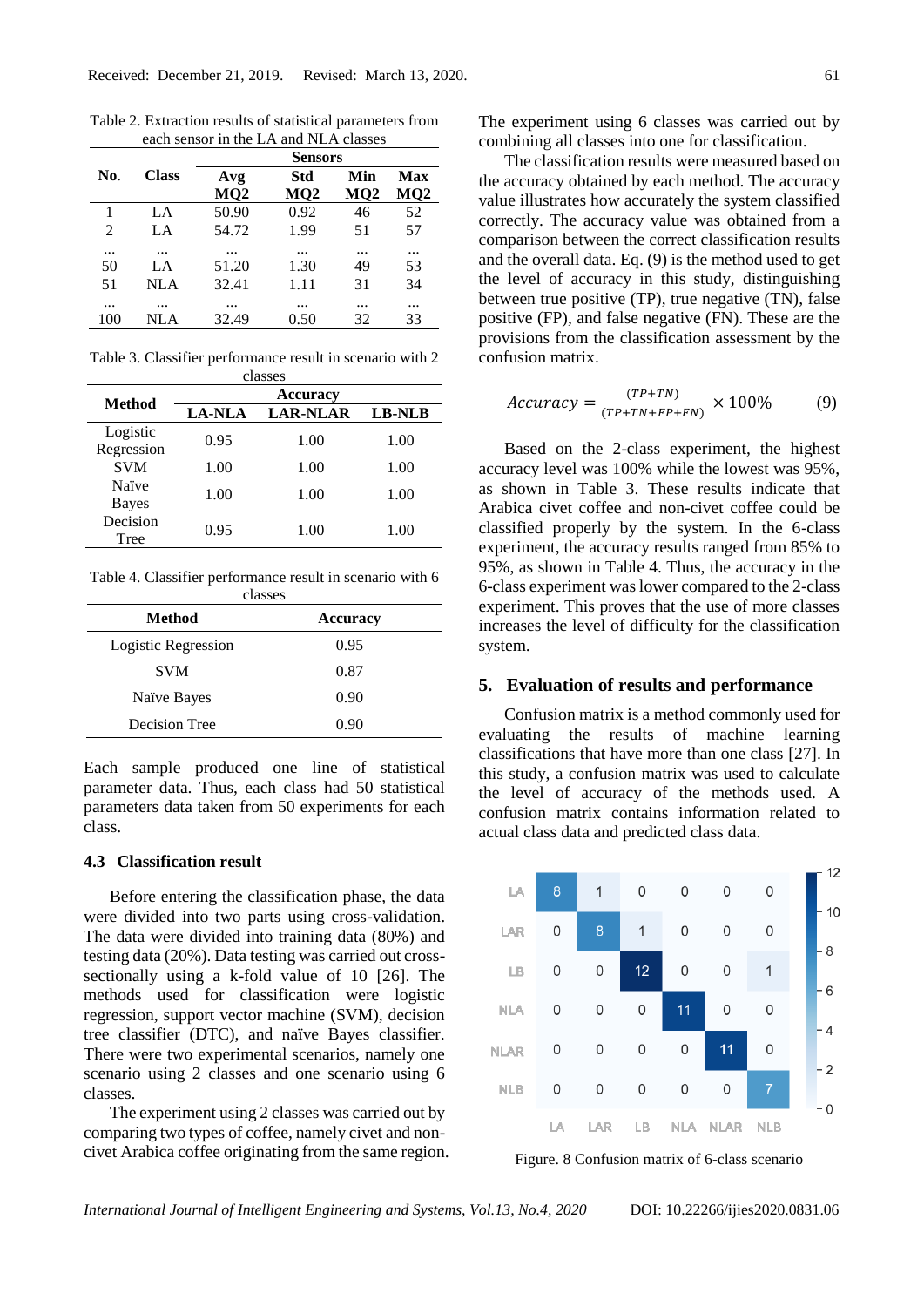

Figure. 9 Confusion matrix of 2-class scenario

Fig. 8 and Fig. 9 show the confusion matrix from the scenarios using 6 classes and 2 classes. The results of the 6-class scenario show that non-civet coffee, indicated by NLA, NLAR, NLB, had perfect classification results. On the other hand, civet coffee had some prediction errors. The LA class had one data that was misclassified as LAR, while the LAR class had one data misclassified as LB class. The LB class had one data that was included in the NLB class. However, the experiment using the 2-class scenario had a perfect score, where 10 data were classified as LA class and the rest as NLA class.

Based on the confusion matrix provisions, performance indicator values can be obtained in the form of accuracy, precision, and recall [28]. The precision value reflects the number of data categorized as positive that are correctly classified divided by the total number of data classified as positive, as expressed in Eq. (10). The recall value describes the percentage of the category of positive data that are correctly classified, as expressed in Eq. (11).

$$
Precision = \frac{TP}{(TP + FP)} \times 100\% \tag{10}
$$

$$
Recall = \frac{TP}{(TP+FN)} \times 100\%
$$
 (11)

From one of the sample calculations in Table 5, where 6 classes were used, the true positive rate (TPR) was 96%, the false positive rate (FPR) was 1%, the false negative rate (FNR) was 4%, and the true negative rate (TNR) was 99%. By evaluating the results of each classification method, the performance of the e-nose system could be improved [29].

Table 5. Performance measurement of Decision Tree method in 6-class scenario

|            | <b>Class</b> |      |      |          |             |          |
|------------|--------------|------|------|----------|-------------|----------|
|            | LA           | LAR  | LB   | NLA      | <b>NLAR</b> | NLB      |
| Support    | 9            | 9    | 13   | 11       | 11          | 7        |
| TP         | 8            | 8    | 13   | 11       | 11          | 7        |
| FP         | 0            | 1    | 1    | $\Omega$ | 0           | $\Omega$ |
| <b>FN</b>  | 1            | 1    | 0    | 0        | 0           | 0        |
| TN         | 51           | 50   | 46   | 49       | 49          | 53       |
| Precision  | 1.00         | 0.89 | 0.93 | 1.00     | 1.00        | 1.00     |
| Recall     | 0.89         | 0.89 | 1.00 | 1.00     | 1.00        | 1.00     |
| $F-1$      | 0.94         | 0.89 | 0.96 | 1.00     | 1.00        | 1.00     |
| Score      |              |      |      |          |             |          |
| <b>TPR</b> | 0.96         |      |      |          |             |          |
| <b>FPR</b> | 0.01         |      |      |          |             |          |
| <b>FNR</b> | 0.04         |      |      |          |             |          |
| <b>TNR</b> | 0.99         |      |      |          |             |          |

This study also performed a comparison between the classification methods with different statistical parameters. This comparison was used to obtain the best outcome among the four methods for different parameter combinations. The first combination was average and standard deviation (Avg-Std). The second combination was minimum and maximum value (Min-Max). The third combination was all statistical parameters, i.e. average, standard deviation, minimum, and maximum (Avg-Std-Min-Max). For each combination the accuracy value was calculated with each of the 4 classification methods.

Table 6. Accuracy comparison in 2-class experiment

|                  | <b>Statistic</b>      | <b>Accuracy</b> |                     |            |  |
|------------------|-----------------------|-----------------|---------------------|------------|--|
| Method           | <b>Parameter</b>      | LA-<br>NLA      | LAR-<br><b>NLAR</b> | LB-<br>NLB |  |
|                  | Avg-Std               | 1.00            | 1.00                | 1.00       |  |
| Logistic         | Min-Max               | 0.95            | 1.00                | 1.00       |  |
| Regression       | Avg-Std-<br>Min-Max   | 0.95            | 1.00                | 1.00       |  |
|                  | Avg-Std               | 1.00            | 1.00                | 1.00       |  |
| <b>SVM</b>       | Min-Max               | 1.00            | 1.00                | 1.00       |  |
|                  | $Avg-Std-$<br>Min-Max | 1.00            | 1.00                | 1.00       |  |
|                  | Avg-Std               | 1.00            | 1.00                | 1.00       |  |
| Naïve            | Min-Max               | 1.00            | 1.00                | 1.00       |  |
| Bayes            | $Avg-Std-$<br>Min-Max | 1.00            | 1.00                | 1.00       |  |
| Decision<br>Tree | Avg-Std               | 0.95            | 1.00                | 0.95       |  |
|                  | Min-Max               | 0.95            | 1.00                | 1.00       |  |
|                  | Avg-Std-<br>Min-Max   | 0.95            | 1.00                | 1.00       |  |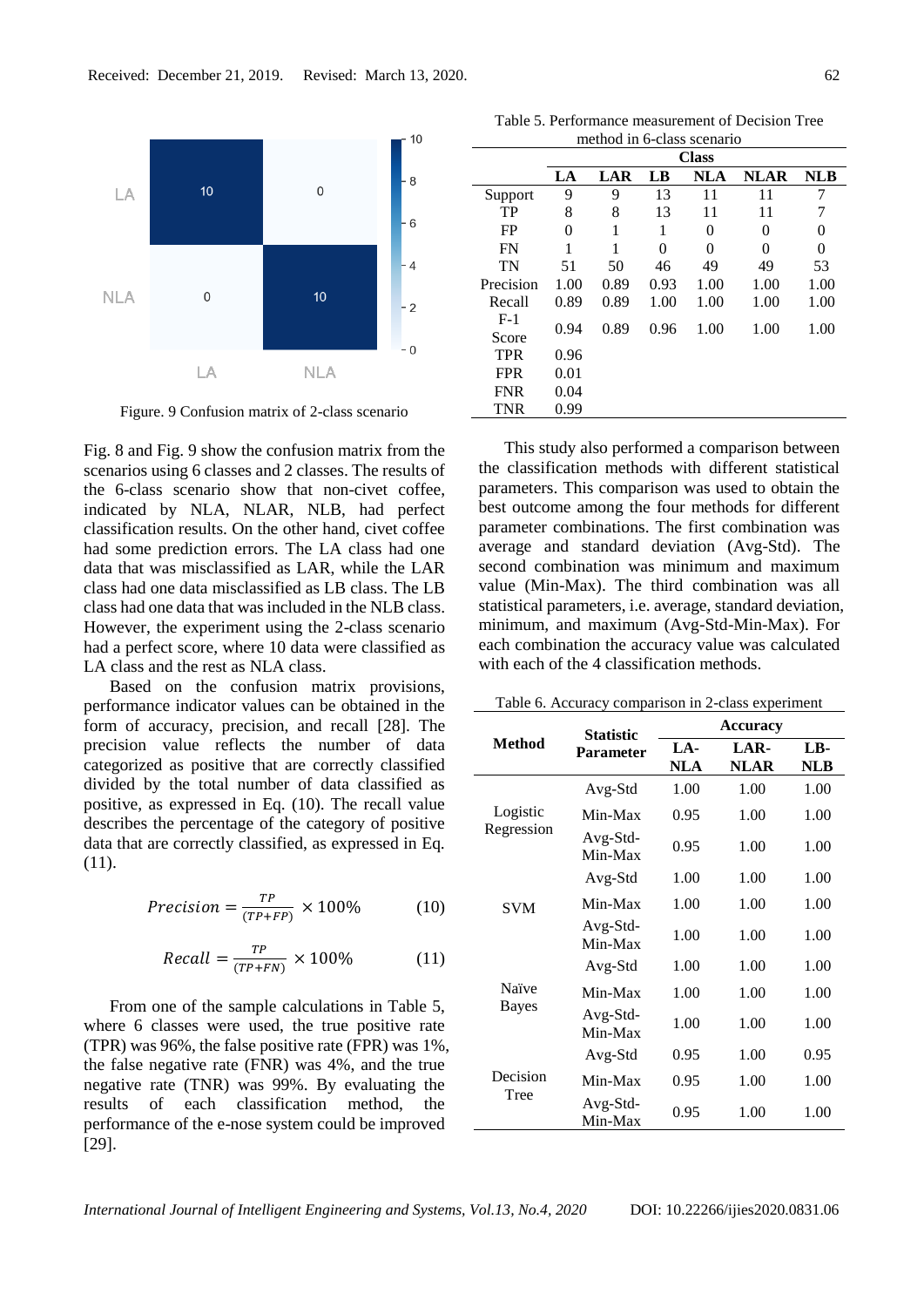Table 7. Accuracy comparison in 6-class experiment

| Method                 | <b>Statistic Parameter</b> | <b>Accuracy</b> |
|------------------------|----------------------------|-----------------|
|                        | Avg-Std                    | 0.92            |
| Logistic<br>Regression | Min-Max                    | 0.88            |
|                        | Avg-Std-Min-Max            | 0.95            |
|                        | Avg-Std                    | 0.88            |
| <b>SVM</b>             | Min-Max                    | 0.87            |
|                        | Avg-Std-Min-Max            | 0.87            |
| Naïve<br><b>Bayes</b>  | Avg-Std                    | 0.90            |
|                        | Min-Max                    | 0.88            |
|                        | Avg-Std-Min-Max            | 0.90            |
| Decision<br>Tree       | Avg-Std                    | 0.97            |
|                        | Min-Max                    | 0.93            |
|                        | Avg-Std-Min-Max            | 0.90            |



Figure. 10 Comparison chart between statistical methods and parameters

The experiment using comparisons between civet and non-civet coffee from the same origin in Table 6 delivered satisfying results. The LAR and NLAR classes were classified with an accuracy of 100%. For the LB and NLB classes there was one instance that had an accuracy of 95%. For the LA and NLA classes the best results were shown by classification using the SVM and naïve Bayes methods. In the experiment with 6 classes in Table 7, the highest accuracy level was obtained by the DTC method (97%), while the lowest accuracy was obtained by the SVM and naïve Bayes methods (87%).

The use of appropriate statistical parameters affects the accuracy of the classification results. Based on the comparison in Fig. 10, the best average results were produced by using the combinations Avg-Std and Avg-Std-Min-Max, with accuracy values of 97% and 95%, respectively. These results were better than those from previous studies that also used an Arduino e-nose device with SVM, where the level of accuracy obtained was only 71% [8].

#### **6. Conclusion**

The performance of several combinations of classification algorithms and statistical parameters was obtained. The best performance was produced by the combination of the decision tree classification algorithm with the average and standard deviation parameters when comparing 6 classes of coffee (97%). When comparing 2 classes, the level of accuracy was 100%. The number of comparison classes influences the level of accuracy of the method. For this reason, further research can be done with more classes by mixing civet coffee with non-civet coffee from different regions.

#### **Acknowledgments**

The authors would like to thank Institut Teknologi Sepuluh Nopember for supporting this research.

## **References**

- [1] U. Jumhawan, S. P. Putri, Yusianto, T. Bamba, and E. Fukusaki, "Application of gas chromatography/flame ionization detectorbased metabolite fingerprinting for authentication of Asian palm civet coffee (Kopi Luwak)", *Journal of Bioscience and Bioengineering*, Vol. 120, No. 5, pp. 555–561, 2015.
- [2] U. Jumhawan, S. P. Putri, Yusianto, T. Bamba, and E. Fukusaki, "Quantification of coffee blends for authentication of Asian palm civet coffee (Kopi Luwak) via metabolomics: A proof of concept", *Journal of Bioscience and Bioengineering*, 2016.
- [3] F. Kulapichitr, C. Borompichaichartkul, I. Suppavorasatit, and K. R. Cadwallader, "Impact of drying process on chemical composition and key aroma components of Arabica coffee", *Food Chemistry*, Vol. 291, pp. 49–58, 2019.
- [4] K. Lopetcharat, F. Kulapichitr, I. Suppavorasatit, T. Chodjarusawad, A. Phatthara-Aneksin, S. Pratontep, and C. Borompichaichartkul, "Relationship between overall difference decision and electronic tongue: Discrimination of civet coffee", *Journal of Food Engineering*, Vol. 180, pp. 60–68, 2016.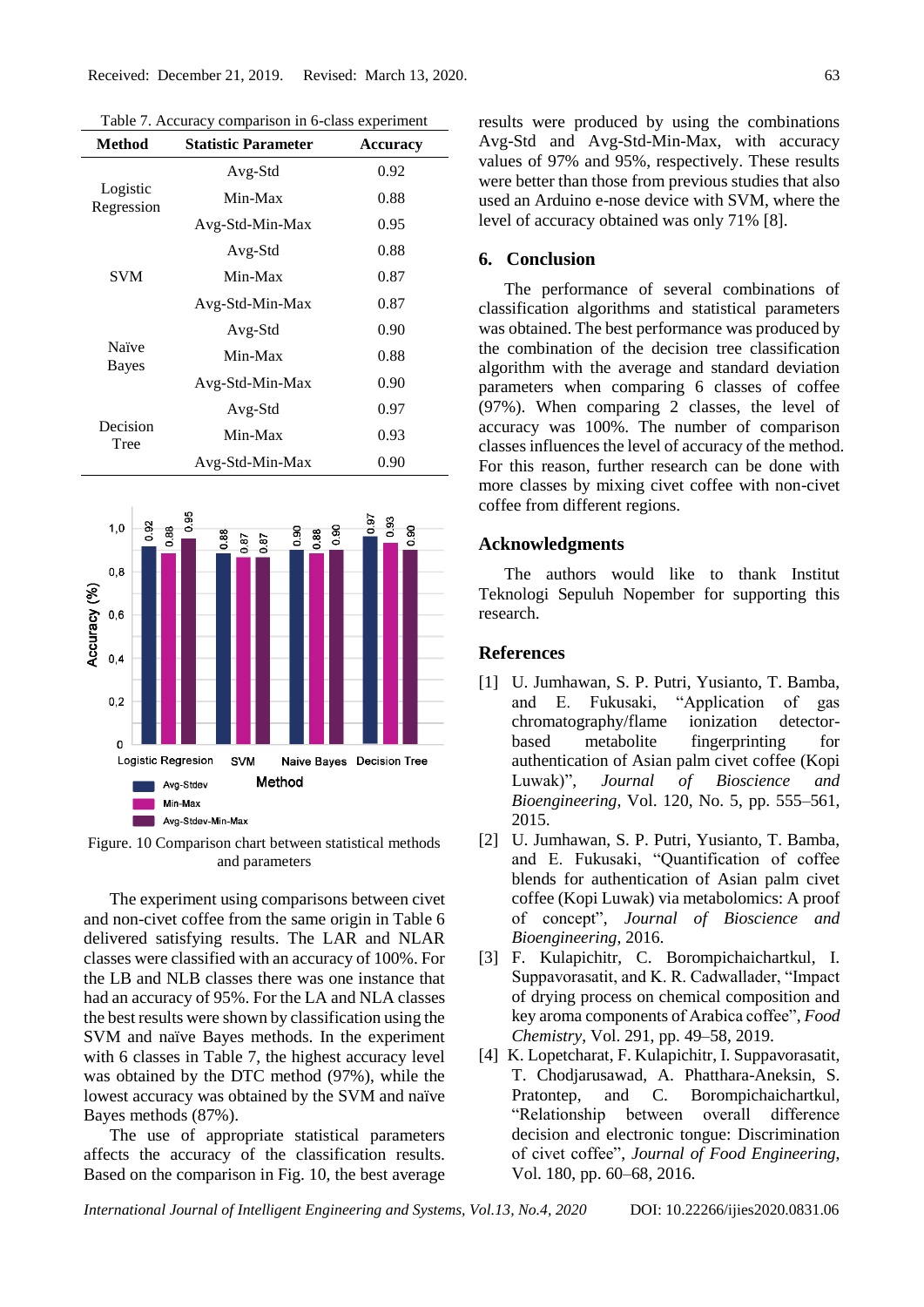- [5] W. Dong, R. Hu, Y. Long, H. Li, Y. Zhang, K. Zhu, and Z. Chu, "Comparative evaluation of the volatile profiles and taste properties of roasted coffee beans as affected by drying method and detected by electronic nose, electronic tongue, and HS-SPME-GC-MS", *Food Chemistry*, Vol. 272, pp. 723–731, 2019.
- [6] D. R. Wijaya, R. Sarno, E. Zulaika, and S. I. Sabila, "Development of mobile electronic nose for beef quality monitoring", In: *Procedia Computer Science*, Vol. 124, pp. 728–735, 2017.
- [7] D. R. Wijaya, R. Sarno, and E. Zulaika, "Sensor Array Optimization for Mobile Electronic Nose: Wavelet Transform and Filter Based Feature Selection Approach", *International Review on Computers and Software (IRECOS)*, Vol. 11, No. 8, pp. 659, 2016.
- [8] D. B. Magfira and R. Sarno, "Classification of Arabica and Robusta coffee using electronic nose", In: *Proc. of 2018 International Conference on Information and Communications Technology, ICOIACT 2018*, Vol. 2018-January, pp. 645–650, 2018.
- [9] E. Ongo, M. Falasconi, G. Sberveglieri, A. Antonelli, G. Montevecchi, V. Sberveglieri, I. Concina, and F. Sevilla, "Chemometric discrimination of philippine civet coffee using electronic nose and gas chromatography mass spectrometry", *Procedia Engineering*, Vol. 47, pp. 977–980, 2012.
- [10] T. T. Wong, "Parametric methods for comparing the performance of two classification algorithms evaluated by k-fold cross validation on multiple data sets", *Pattern Recognition*, Vol. 65, pp. 97– 107, 2017.
- [11] V. Vietoris, P. Zajác, J. Čapla, A. Mendelová, K. Križanová, and L. Benešová, "Comparison of coffee species by sensory panel and electronic nose", *Journal of Microbiology, Biotechnology and Food Sciences*, Vol. 5, No. 3, pp. 234–237, 2016.
- [12] Radi, M. Rivai, and M. H. Purnomo, "Study on electronic-nose-based quality monitoring system for coffee under roasting", *Journal of Circuits, Systems and Computers*, Vol. 25, No. 10, 2016.
- [13] W. Dong, J. Zhao, R. Hu, Y. Dong, and L. Tan, "Differentiation of Chinese robusta coffees according to species, using a combined electronic nose and tongue, with the aid of chemometrics", *Food Chemistry*, Vol. 229, pp. 743–751, 2017.
- [14] Hariyanto, R. Sarno, and D. R. Wijaya, "Detection of diabetes from gas analysis of human breath using e-Nose", In: *Proc. of the*

*11th International Conference on Information and Communication Technology and System, ICTS 2017*, Vol. 2018-January, pp. 241–246, 2018.

- [15] S. I. Sabilla and R. Sarno, "Development of wavelet transforms to predict methane in chili using the electronic nose", In: *Proc. of ICAMIMIA 2017: International Conference on Advanced Mechatronics, Intelligent Manufacture, and Industrial Automation*, pp. 271–276, 2018.
- [16] C. Zhu, C. U. Idemudia, and W. Feng, "Improved logistic regression model for diabetes prediction by integrating PCA and Kmeans techniques", *Informatics in Medicine Unlocked*, pp. 100179, 2019.
- [17] S. Qiu, J. Wang, C. Tang, and D. Du, "Comparison of ELM, RF, and SVM on E-nose and E-tongue to trace the quality status of mandarin (Citrus unshiu Marc.)", *Journal of Food Engineering*, Vol. 166, pp. 193–203, 2015.
- [18] K. Mahmodi, M. Mostafaei, and E. Mirzaee-Ghaleh, "Detection and classification of dieselbiodiesel blends by LDA, QDA and SVM approaches using an electronic nose", *Fuel*, Vol. 258, 2019.
- [19] D. R. Wijaya, R. Sarno, and E. Zulaika, "Noise filtering framework for electronic nose signals: An application for beef quality monitoring", *Computers and Electronics in Agriculture*, Vol. 157, pp. 305–321, 2019.
- [20] M. Jupri and R. Sarno, "Taxpayer compliance classification using C4.5, SVM, KNN, Naive Bayes and MLP", In: *Proc. of the 2018 International Conference on Information and Communications Technology, ICOIACT 2018*, Vol. 2018-January, pp. 297–303, 2018.
- [21] A. Beucher, A. B. Møller, and M. H. Greve, "Artificial neural networks and decision tree classification for predicting soil drainage classes in Denmark", *Geoderma*, Vol. 352, pp. 351–359, 2019.
- [22] L. Estelles-Lopez, A. Ropodi, D. Pavlidis, J. Fotopoulou, C. Gkousari, A. Peyrodie, E. Panagou, G. J. Nychas, and F. Mohareb, "An automated ranking platform for machine learning regression models for meat spoilage prediction using multi-spectral imaging and metabolic profiling", *Food Research International*, Vol. 99, pp. 206–215, 2017.
- [23] N. Shiri Harzevili and S. H. Alizadeh, "Mixture of latent multinomial naive Bayes classifier", *Applied Soft Computing Journal*, Vol. 69, pp. 516–527, 2018.
- [24] D. Seka, B. S. Bonny, A. N. Yoboué, S. R. Sié,